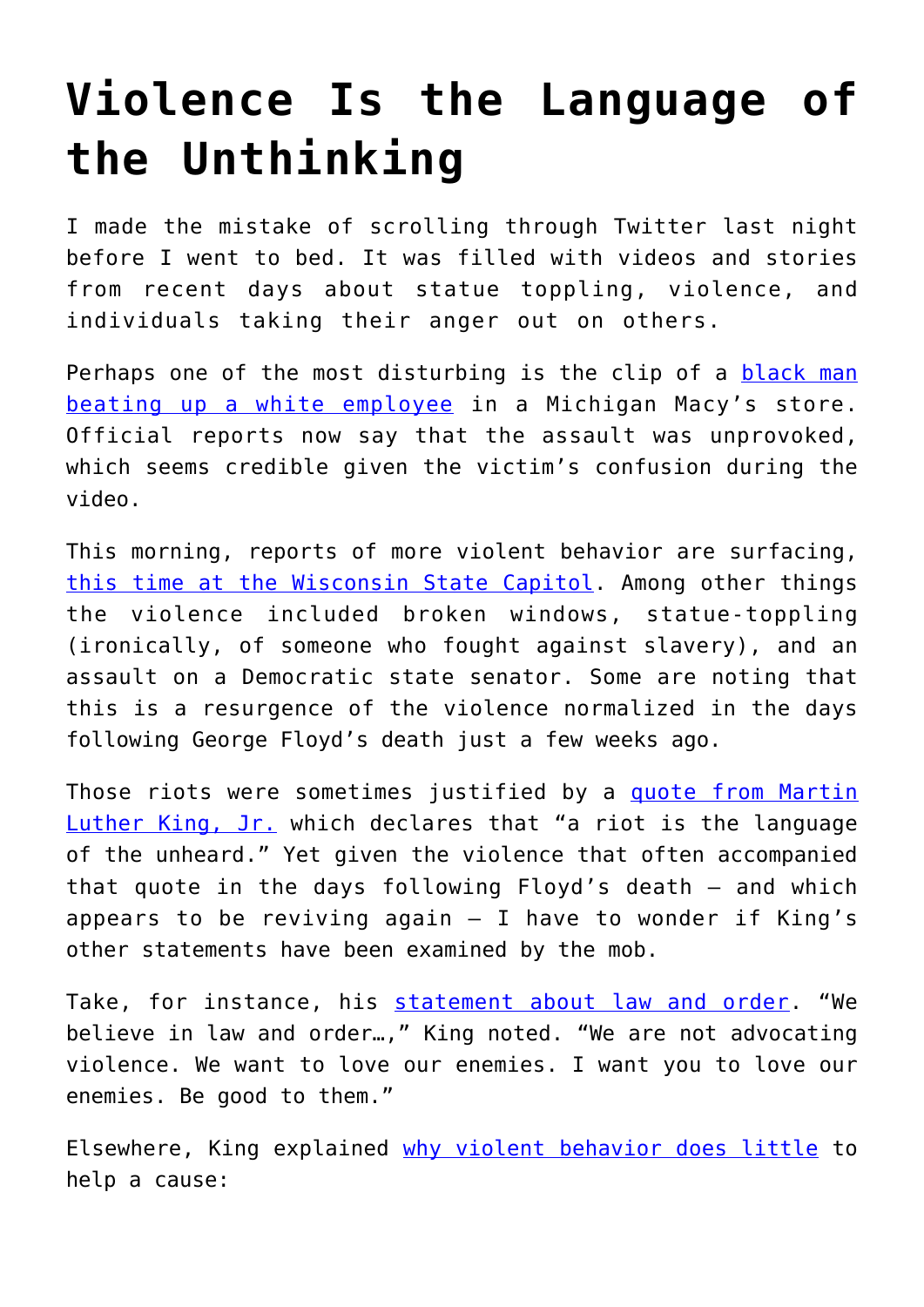Let no man pull you so low as to hate him. Always avoid violence. If you succumb to the temptation of using violence in your struggle, unborn generations will be the recipients of a long and desolate night of bitterness, and your chief legacy to the future will be an endless reign of meaningless chaos.

As I look around, seeing many who emulate King and his cause of advancing justice for his people, I have to wonder what happened. Why do people praise King to the skies, using his statements to justify their actions on the one hand, but ignoring his other statements which clearly contradict their tendencies toward violence and hatred?

I could pontificate on many answers: Human nature, historical illiteracy, perhaps anger stemming not necessarily from racial injustice, but from broken families, abuse, and other hurts.

But there is one other thing that may be driving this violence and chaos. That thing is the absence of a cause to fight for, and the thrill people feel when they do find one. Allan Bloom explains this in *[The Closing of the American Mind](https://www.amazon.com/gp/product/1451683200/ref=as_li_qf_asin_il_tl?ie=UTF8&tag=intelltakeo0d-20&creative=9325&linkCode=as2&creativeASIN=1451683200&linkId=c80a557241cc04d23b707c3961ab62d4)*:

Of course the spilling of blood is involved in revolution, proof of men's preferring liberty to life. But great amounts of blood were not required, and the violence was not thought to be good in itself. …

More recently, however, this has changed. The violence has a certain charm of its own, the joy of the knife. It proves decision or *commitment.* The new order is not waiting, but has to be imposed by the will of man; it is supported by nothing but the will. *Will* has become the key word, both Right and Left.

Such a revolution, Bloom writes, is different than others which have gone before. "Older revolutionaries were willing peace, prosperity, harmony and reason, i.e., the last man. The newer breed wills chaos."